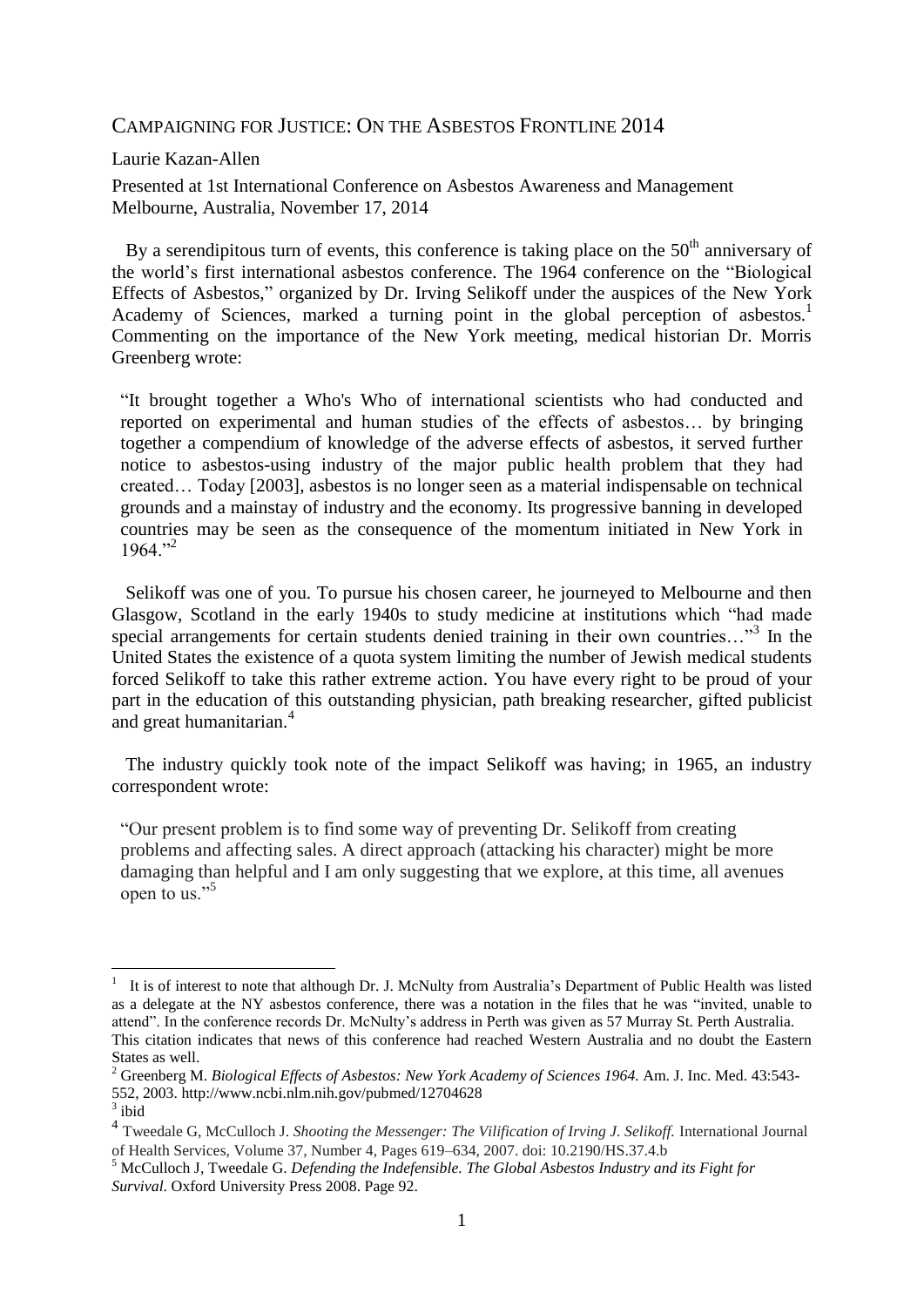A few years later, a Vice-President of the U.S. asbestos giant Johns-Manville commented:

"The man Selikoff is an excellent presenter; he is in constant command of the situation and he is convincing. If you'd like to hear how convincing – I'll gladly let you have a set of the tapes to listen to."<sup>6</sup>

They couldn't bribe him so they tried to repudiate his statements through a "positive aggressive approach" (widely circulating detailed critiques of Selikoff statements) and attack his integrity by claiming that his medical qualifications were invalid. He was "a victim of a sustained and orchestrated campaign to discredit him."<sup>7</sup>

 Despite the industry's efforts, Selikoff's integrity remained unsullied. The same cannot be said for the South African scientist Dr. Christopher Wagner, widely credited with having discovered the relationship between pleural mesothelioma and asbestos exposure. Research undertaken by historian Jock McCulloch has documented that from 1986 onwards payments by a U.S. law firm representing asbestos defendants were made to Wagner. At about the same time the monthly payments of \$7,500 began, Wagner reversed his position on chrysotile asbestos; whereas he had previously maintained that exposures to all types of asbestos were carcinogenic, he migrated towards the amphibole hypothesis or the amphibole whitewash as it is often known – an industry stratagem which exonerates chrysotile (white) asbestos at the expense of crocidolite and amosite, the other types of commercially used asbestos. Wagner's reversal on chrysotile was warmly received by asbestos stakeholders who continued to sell chrysotile-based products with "scientific assurances" that they were safe.

 You may say that this is all ancient history. Unfortunately it is not. The manipulation of the scientific and political process by the asbestos industry continues to this day, as do efforts to silence opponents. One month ago, three asbestos industry representatives infiltrated an international asbestos cancer conference in South Africa. One of them had actually received approval to make a poster presentation. His name was David Bernstein. This U.S. born Swiss-based toxicologist has undertaken commissions for Canadian, Brazilian, U.S. and other asbestos stakeholders and is involved in a "potential crime-fraud" currently under investigation by the New York Supreme Court.

 The title of the Bernstein poster was: "*The evaluation of the biopersistence, pathological response and pleural translocation of chrysotile containing brake dust in comparison to crocidolite asbestos following short term inhalation exposure."* The first of four conclusions was the finding that: "No significant pathological response was observed at any time point in the brake dust of chrysotile/brake dust exposure groups in either the lung or pleural cavity." In other words, rats exposed to chrysotile brake dust over a period of 30 hours did not present with disease symptoms or inflammation. It is relevant to note that the abstract Bernstein submitted for consideration by the conference organizers did not include an acknowledgement of industry support, despite a requirement that financial disclosures be made by all authors.

<u>.</u>

<sup>6</sup> Ibid Page 92.

<sup>&</sup>lt;sup>7</sup> Tweedale G. McCulloch J. *Shooting the Messenger: The Vilification of Irving J. Selikoff.* International Journal of Health Services, Volume 37, Number 4, Pages 619–634, 2007. doi: 10.2190/HS.37.4.b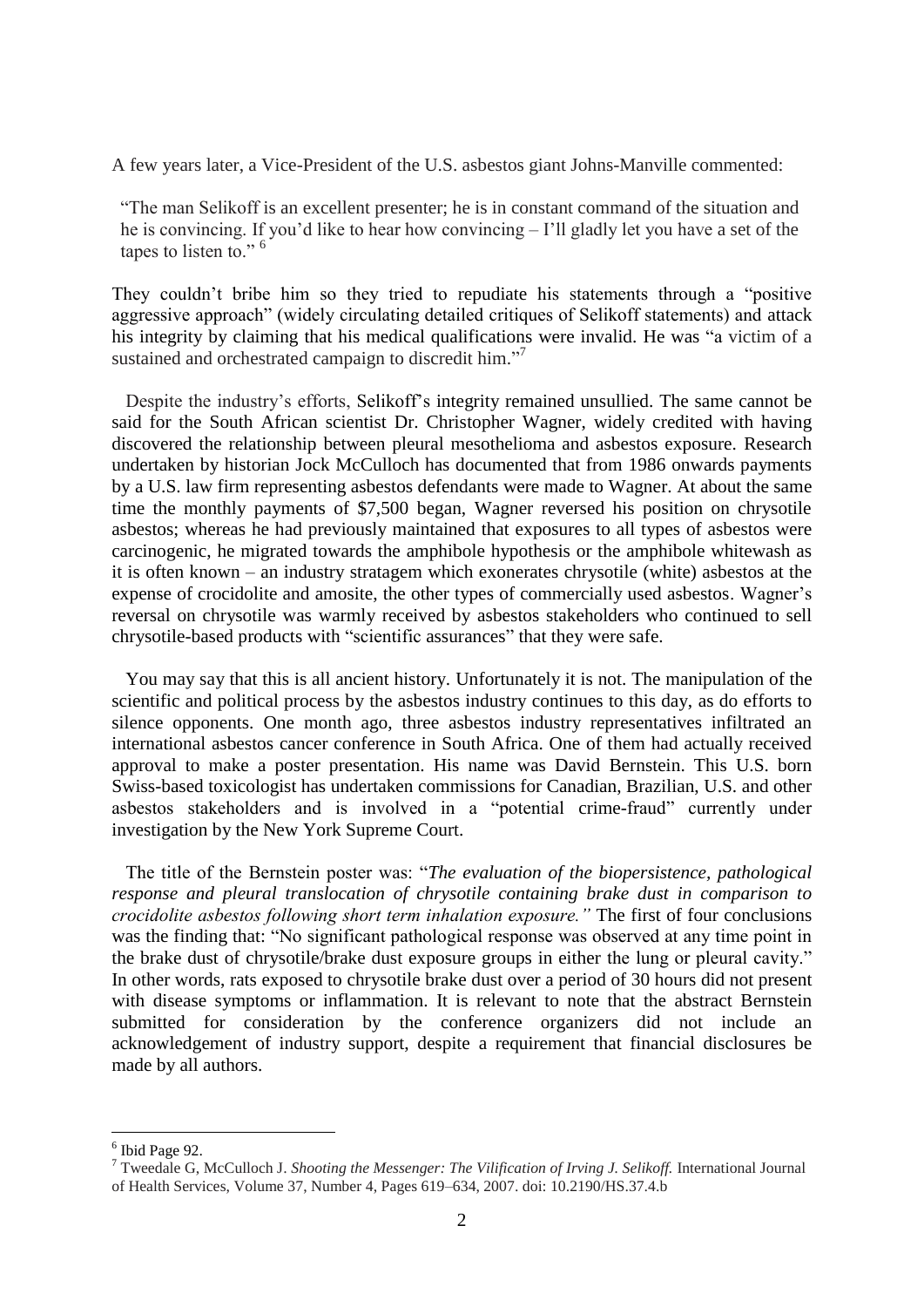At the top of the poster Bernstein exhibited was the statement: "This study was funded by Honeywell International Inc." The 2014 paper – *Evaluation of the deposition, translocation and pathological response of brake dust with and without added chrysotile in comparison to crocidolite asbestos following short-term inhalation: Interim results* – on which this poster was based was more forthcoming about the genesis of this work:

"One of the authors, David Bernstein, has appeared as an expert witness in litigation concerned with alleged health effects of exposure to chrysotile. Honeywell is a defendant in asbestos-product litigation and its predecessor manufactured the automotive brakes used in this study. There have been periodic communications between Honeywell and the authors concerning the status of this study."<sup>8</sup>

I am in no doubt that had this information been disclosed to conference organizers and delegates, the findings reported by Bernstein would have been differently received.

### **National Asbestos Legacies: The UK and Australia**

 Britons and Australians have paid a high price for their love affair with asbestos. While cumulative UK usage has been estimated at 7 million tonnes, between 1950 and 2003 Australian consumption was around 2m tonnes.<sup>9</sup> Between 1945 and 1975, Australia was the highest per capita user of asbestos in the world. It is little wonder then that our two countries now have the world's highest incidence of the signature asbestos cancer mesothelioma. According to World Health Organization data between 1994 and 2008 "the United Kingdom had the highest age-adjusted [mesothelioma] mortality rate, at 17.8 per million, followed by Australia, at 16.5 per million…"<sup>10</sup> Annually, nearly three times as many Britons die from asbestos-related diseases as from road traffic accidents.<sup>11</sup> Canberra's Mr. Fluffy scandal and the elevated cancer mortality created by the operations of the Wunderlich Factory in Sunshine North are timely reminders of Australia's asbestos legacy. While deaths occurring now are the result of exposures which took place decades ago, questions remain over what the future holds. How can it be otherwise when our contaminated infrastructures, industrial landscapes, waterways and countryside remain a potent threat to human health.

 An informed person might question why, given all that was known about asbestos, its use remained legal in the UK until 1999 and in Australia until 2003. This is a very good question. The answer is to be found in the long-term, coordinated and multifaceted propaganda campaign orchestrated by asbestos industry stakeholders. Brazilian Labor Inspector Fernanda Giannasi was sued when she referred to the national asbestos lobby as the "mafia." Let's consider the logic behind her comparison. The Oxford Dictionary of English defines the

1

<sup>8</sup> Bernstein D, Rogers R, Sepulveda R, et al. *Evaluation of the deposition, translocation and pathological response of brake dust with and without added chrysotile in comparison to crocidolite asbestos following short-*

*term inhalation: Interim results*. 2014. http://dx.doi.org/10.1016/j.taap.2014.01.016

<sup>&</sup>lt;sup>9</sup> Australian data were provided by Robert Virta from the United States Geological Survey. Email sent on March 11, 2013.

<sup>10</sup> Delgermaa V, Takahashi K. et al. *Global mesothelioma deaths reported to the World Health Organization between 1994 and 2008.* Bulletin World Health Organization 2011.

<http://www.who.int/bulletin/volumes/89/10/11-086678/en/>

 $11$  Using data retrieved from HSE online resources, it was calculated that asbestos-related deaths in 2013 could reach 5,000 (this does not include deaths from cancers of the larynx or ovary). In 2013, there were 1,730 road accident fatalities.

[https://www.gov.uk/government/uploads/system/uploads/attachment\\_data/file/255125/road-accidents-and](https://www.gov.uk/government/uploads/system/uploads/attachment_data/file/255125/road-accidents-and-safety-quarterly-estimates-q2-2013.pdf)[safety-quarterly-estimates-q2-2013.pdf](https://www.gov.uk/government/uploads/system/uploads/attachment_data/file/255125/road-accidents-and-safety-quarterly-estimates-q2-2013.pdf)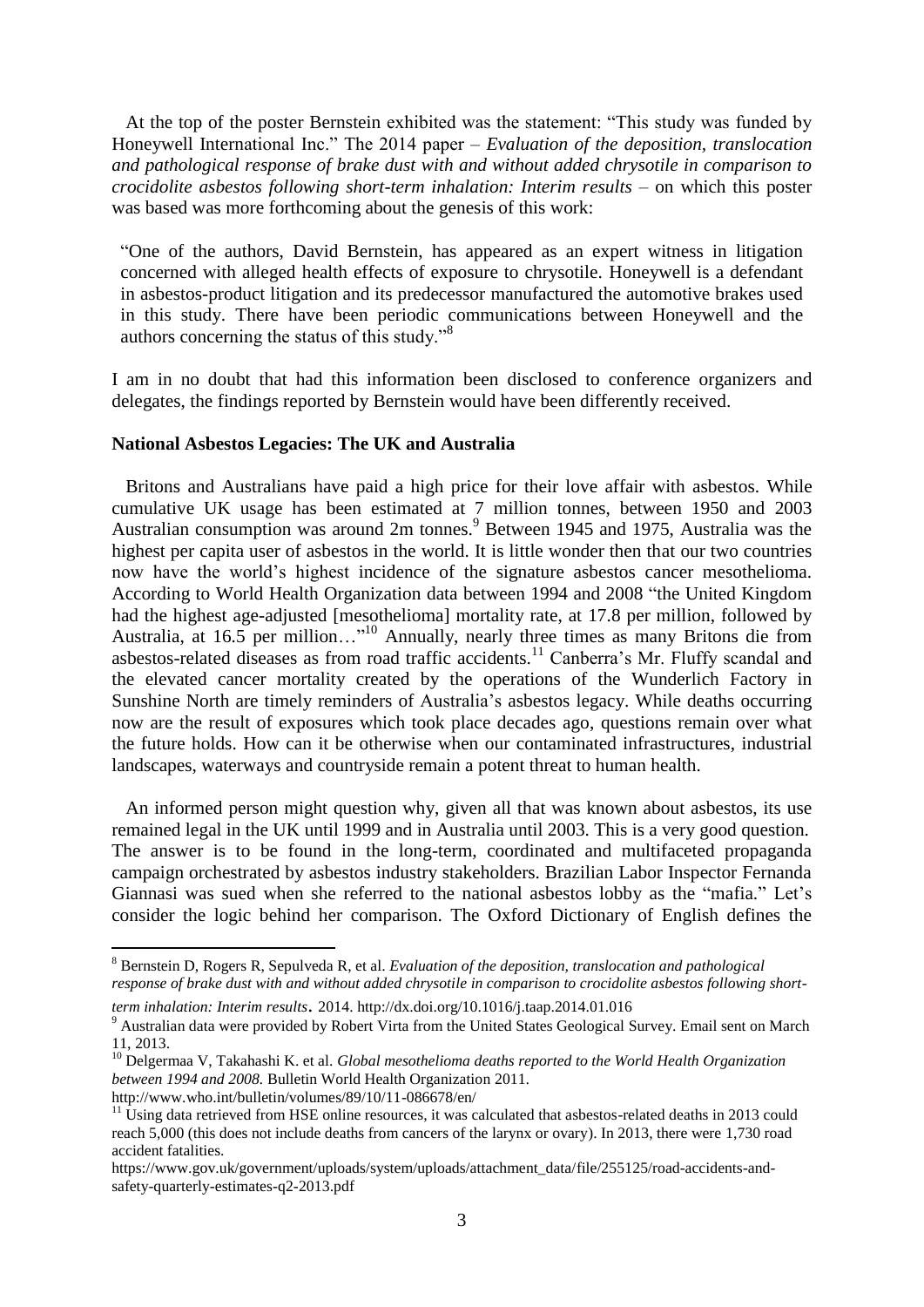"mafia" as an "organized international body of criminals… having a complex and ruthless behavioural code… exerting a hidden sinister influence."

### **Mafia vs. Global Asbestos Lobby**

| <b>Mafia</b>                                                                 | <b>Asbestos Lobby</b>                                                                                                                                  |
|------------------------------------------------------------------------------|--------------------------------------------------------------------------------------------------------------------------------------------------------|
| Profits from criminal enterprises:<br>e.g. - sales of narcotics.             | Profits from criminal enterprises:<br>e.g. – sales of carcinogens                                                                                      |
| Organizes commercial<br>operations on a global scale<br>via mafia "families" | Set up a global conspiracy, awarding<br>regional spheres of influence to<br>asbestos conglomerates $-e.g.$ Johns-Manville,<br>Turner & Newall, Eternit |
| Uses extreme methods to silence critics                                      | Opponents receive death threats, lawsuits, hate<br>mail, public vilification, verbal and physical<br>intimidation, pay-offs                            |
| Colludes with other "families" to<br>maximize profits                        | Organized cartels and pseudo-scientific bodies<br>to divide markets, fix prices, propagate doubt<br>science and influence decision makers              |
| Corrupts law makers, civil servants,<br>police and judicial officials        | Corrupts politicians, scientists,<br>doctors, trade unionists, historians                                                                              |
| Pursues a "ruthless behavioural code" to<br>achieve goals                    | Buries the truth along with the bodies                                                                                                                 |

 The asbestos industry pioneered many of the strategies and tactics employed by "Big Tobacco" to create the political and economic climate in which sales of their products could flourish despite mounting death tolls. Asbestos lobbyists and the public relations firms they employ are still at it. In May 2013 I attended a meeting of the Rotterdam Convention, a United Nations protocol designed "to promote shared responsibility and cooperative efforts among Parties in the international trade of certain hazardous chemicals in order to protect human health and the environment from potential harms..." I was part of a group of civil society representatives who were accorded observer status as members of a group called The Rotterdam Convention Alliance.

 Our brief was to monitor developments relating to the listing of chrysotile asbestos as a hazardous material on Annex III of the Convention. Throughout the discussions, it was clear that a coordinated campaign led by Russia was in play to block progress, an easy enough task because action can only be taken as a result of a unanimous decision. Again and again, spurious arguments were advanced by a handful of countries – nicknamed "The Dirty 7." On May 9, 2013, during the final plenary discussion on chrysotile it was clear that the industry veto would hold; it seemed as if the chamber had been swamped by a tidal wave of hopelessness which had paralyzed the will to take action and the verbal capacity of delegates, the vast majority of whom supported the listing of chrysotile.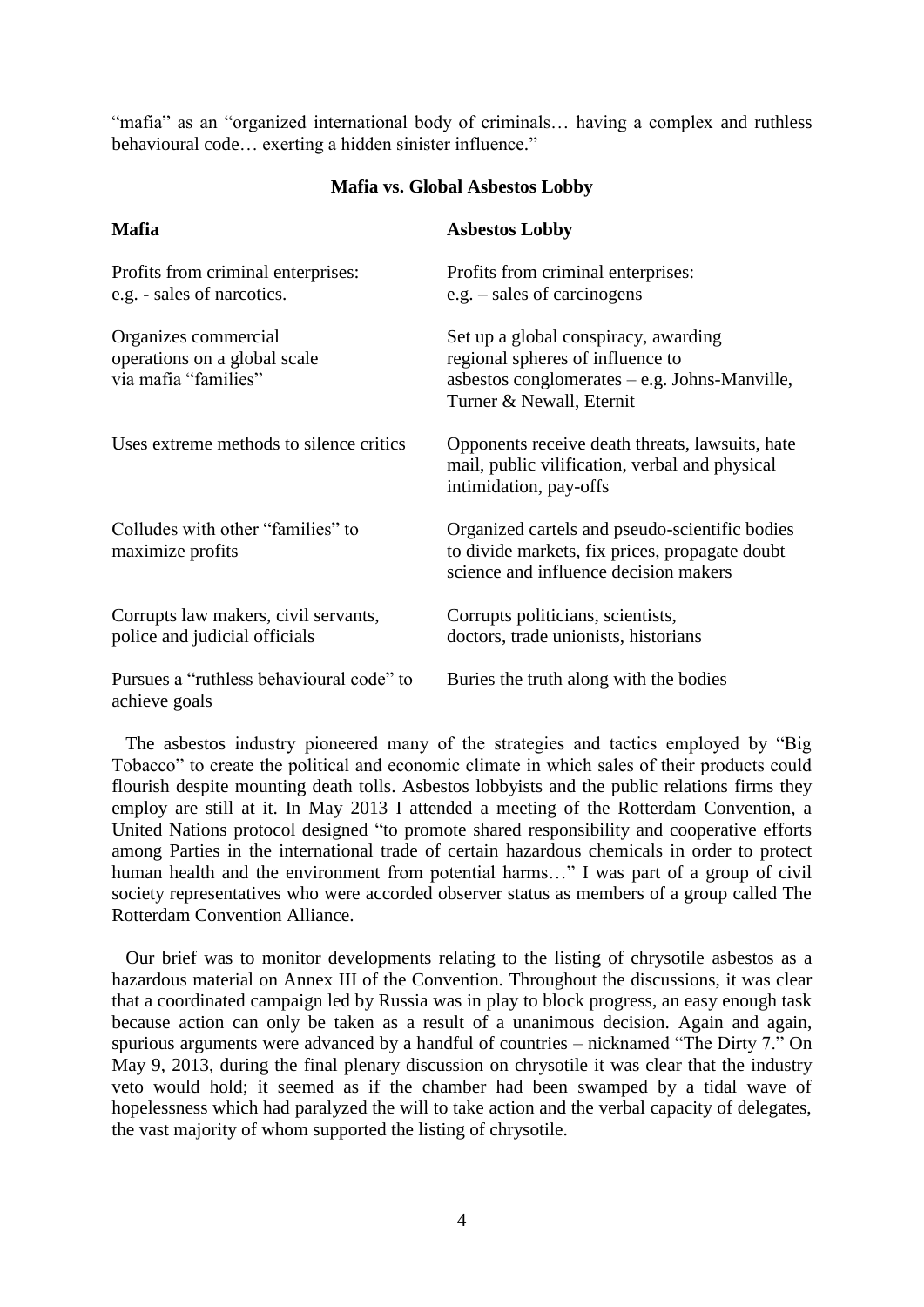Finally, the Australian delegation was recognized. Spokesman Andrew McNee made a succinct and cogent argument that highlighted the immense economic and human cost to Australians of his country's asbestos heritage. McNee concluded by stating:

"In summary, the criteria for listing have been met, this is not a ban, the costs of listing are negligible, but the costs of inaction are potentially huge. The reasons given for standing in the way of this process are not tenable or defensible given what the Convention is and what it is not.

We urge that Parties reconsider their views, and noting ... that all requirements for listing are met, chrysotile asbestos must be listed in Annex III of the Convention to enable the process of information sharing to begin."

The impact of this intervention spread around the chamber as one country after another raised their flag to express support for Australia's position. Those that stood up to be counted included: the European Union, Switzerland, Norway, New Zealand, Cameroon, Gabon, Kenya, Costa Rica, Liberia, Nigeria, Venezuela, Sudan, Israel, Benin, Paraguay, El Salvador and Qatar. Following a recommendation by Costa Rica, seconded by El Salvador, countries were requested to raise their flags if they wished to show support for the Australian statement. This "virtually unprecedented" action made clear the overwhelming desire of the majority of Convention Parties. Of course, it was too little too late but for the very briefest of moments, delegates had seized back control from the asbestos bullies.<sup>12</sup>

### **What can Australia do?**

1

 Australians know that ultimately the only way to protect human beings from asbestos is to ban its use and eradicate its presence. At a meeting last month with Labour Party politicians in Westminster, the Australian Asbestos Safety and Eradication Agency was held up as a model which we in the UK would do well to emulate. Unique campaigning organizations and innovative programs to address Australia's asbestos legacy have mobilized the asbestos victims' community, trade unions, medical specialists and technical experts;<sup>13</sup> the synergistic effect of these collaborations can be seen by the wide range of activities taking place during November 2014 – Asbestos Awareness Month. Where we have an unofficial day to raise awareness of one asbestos cancer – Action Mesothelioma Day – you have a month.

 Unfortunately, elsewhere in the region little if anything is being done to address the tragic asbestos legacy even as deadly exposures continue to occur. New Zealand Minister for the Environment Dr. Nick Smith and former Minister for the Environment Amy Adams are both on record as denying the risk posed by the unmonitored import of asbestos-containing products. In February 2013, Adams wrote:

"The strict controls placed on asbestos and asbestos products already in New Zealand, and the declining level of international trade in these products will both assist in managing the

<sup>12</sup> Kazan-Allen L. *The Rotterdam Convention – An Activist's Diary.* May 21, 2013.

http://ibasecretariat.org/lka-rotterdam-convention-an-activists-diary-may-2013.php

<sup>&</sup>lt;sup>13</sup> Included amongst these groups are the: Asbestos Safety and Eradication Agency, Asbestos Diseases Society of Australia, other local and regional asbestos victim support groups, National Asbestos Summits 2010 & 2012, Parliamentary Group on Asbestos-related Diseases, Australian National Centre for Asbestos-Related Diseases, Australia-Asia Asbestos Research Cooperative, Asbestos Diseases Research Institute, Asbestos Free Future Initiative and Asbestos Hazard Awareness and Action in Vietnam and Lao PDR.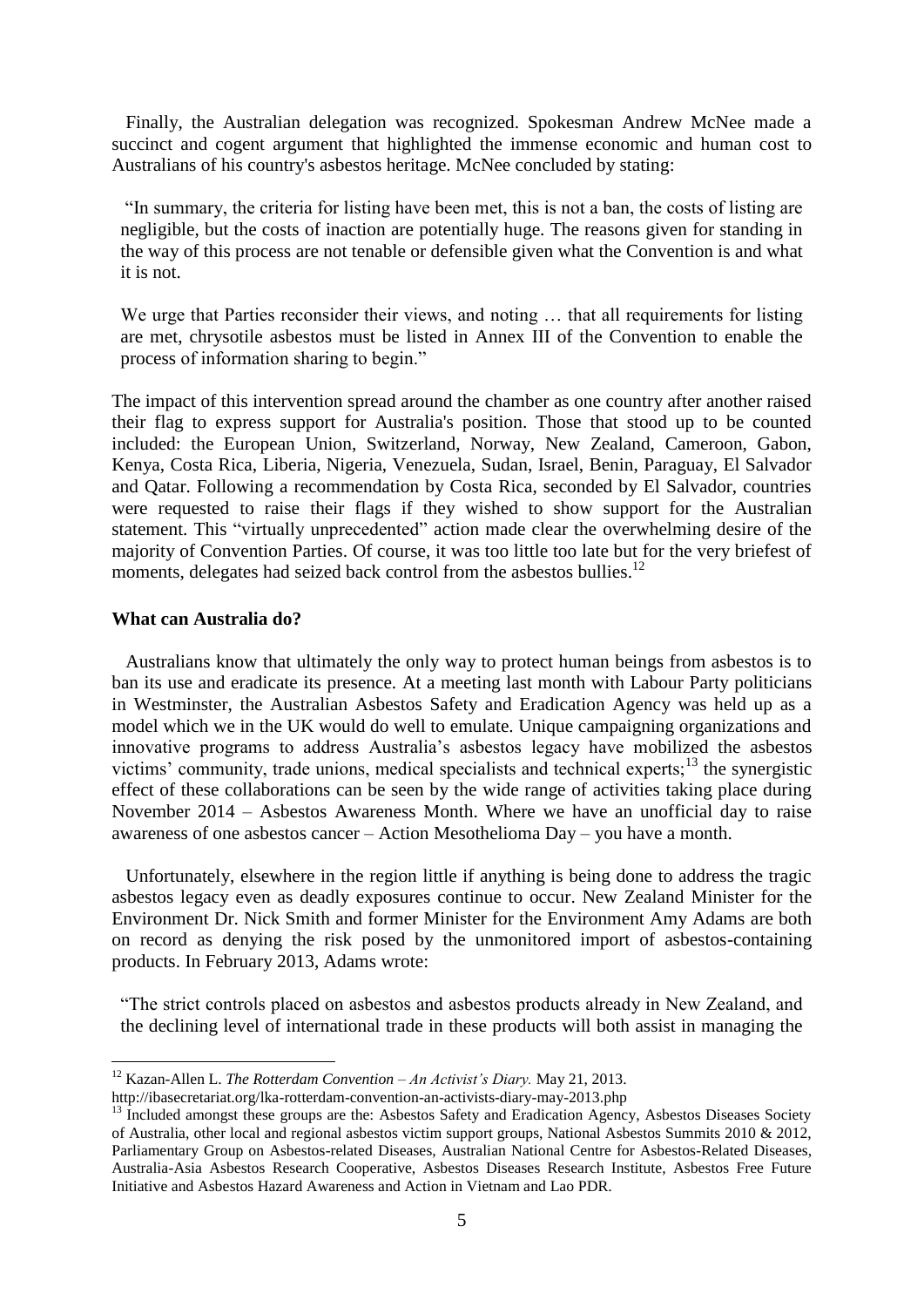risks posed by asbestos. However, if future evidence warrants further restrictions, your suggestion of stopping the importation of asbestos products remains a possibility."<sup>14</sup>

The contents of these letters suggests that the New Zealand Government remains in denial about asbestos; the fact that the authorities in Christchurch have sanctioned post-earthquake repairs which leave hazardous asbestos products in place, confirms this sad state of affairs.<sup>15</sup>

### **The Global Asbestos Trade 2014**

 An analysis of global trade data reveals salient facts about trends in asbestos production and consumption, national asbestos policies and regional variations.<sup>16</sup> When we compare asbestos use in 2012 to that in 2000 we can see that the largest increases in consumption have taken place in Asian countries.

|              | 2000<br>(tonnes) | 2012<br>(tonnes) | Increase |
|--------------|------------------|------------------|----------|
| China        | 387,000          | 580,000          | 50%      |
| India        | 143,000          | 378,000          | 163%     |
| Indonesia    | 37,000           | 147,000          | 300%     |
| Uzbekistan   | 35,000           | 67,000           | 91%      |
| Vietnam      | 24,000           | 66,000           | 175%     |
| Sri Lanka    | 13,000           | 46,000           | 251%     |
| <b>Total</b> | 639,000          | 1,284,000        | 100%     |

# **Asian Countries Showing Marked Increases in Annual Asbestos Consumption, 2000 to 2012 (averaged data)** <sup>17</sup>

In 2011-2013 Asia accounted for 72% of global asbestos consumption; even more remarkably, during this period around 90% of all exported asbestos ended up in Asia.

 Throughout Asia the majority of asbestos-related diseases go unrecognized, untreated and uncompensated. Although work by activists in Japan and South Korea have succeeded in banning asbestos and achieving benefits for the injured, elsewhere in Asia progress is slow. The majority of the 2 million tonnes of asbestos used in 2013, was consumed in Asian countries with few, if any, controls on hazardous exposures. A 2013 "Medical Skill and

<u>.</u>

<sup>&</sup>lt;sup>14</sup> Letters sent by Minister Nick Smith to Laurie Kazan-Allen March 23, 2011 and by Minister Amy Adams to Deidre vanGerven February 14, 2013. Also see: Appendices 1 & 2.

<sup>15</sup> *Christchurch homes asbestos a 'landmine.'* January 9, 2013.

http://www.theaustralian.com.au/news/breaking-news/christchurch-homes-asbestos-a-landmine/story-fn3dxix6- 1226550585633

<sup>&</sup>lt;sup>16</sup> The basis of our calculations is data sourced from United Nations trade statistics and supplied by the United States Geological Survey (USGS). Both bodies have reported difficulty in obtaining reliable production and export data from some countries, including Kazakhstan and Russia. Wild variations from year to year underline the unreliability of some of the figures; annual figures may provide a snapshot of the current status quo but for a more accurate understanding of trends it is considered preferable to average data over a period of years.

<sup>&</sup>lt;sup>17</sup> Based on USGS data averaged over 3 year periods (e.g. data shown in table for  $2012 =$  average of 2011, 2012, 2013 USGS data).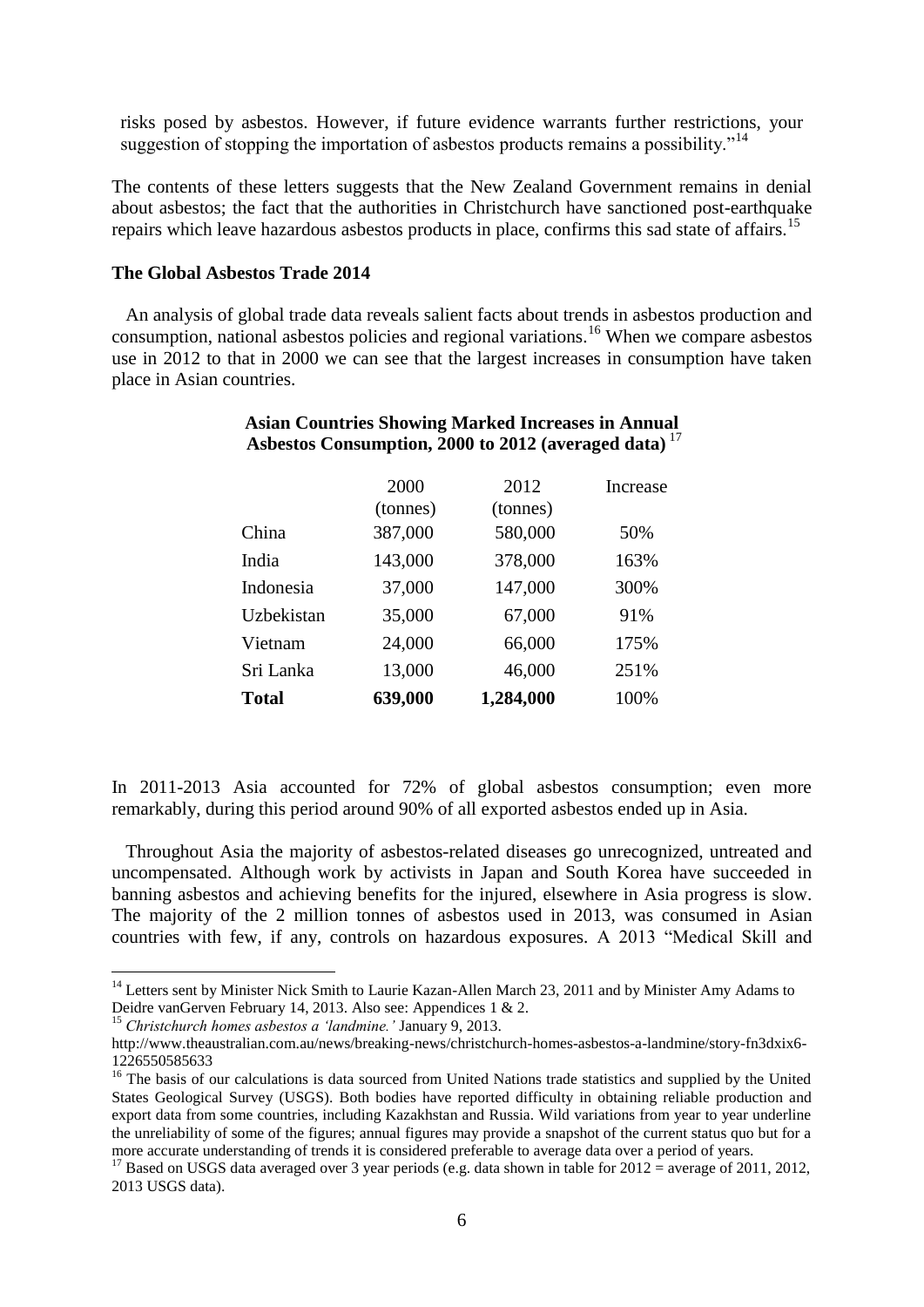Assessment Report of Asian Occupational Health and Safety Capacity" was categorical about the:

- "extreme problems" faced by workers to obtain a correct diagnosis and correct medical treatment of occupational diseases like asbestosis; throughout most of Asia, mesothelioma is virtually unknown (undiagnosed);
- prohibitive costs of travel to healthcare centres, medical tests and treatments;
- ignorance of most doctors about occupational diseases;
- shortage of diagnostic equipment, laboratories and specialist doctors;
- long delays in obtaining diagnoses and certificates of illness;
- lack of awareness amongst workers and doctors of benefits available for work-related diseases and/or the legal rights of the injured.

## **Timeline of Recent Asian Asbestos Developments (2014)**

 Despite ruthless marketing by the asbestos industry to persuade, bully and bribe Asian citizens into accepting the status quo, opposition to the use of asbestos has been growing at a speed not previously seen.

## **July 30, 2014: India**

The news released on July 30 that the world's largest maker of asbestos cement roofing, a former British-owned company called Hyderabad Industries Ltd., now known as HIL Ltd., is transitioning to asbestos-free technology marked a defining moment in the campaign to protect human beings from the deadly asbestos hazard. According to Managing Director Abhaya Shankar:

"Presently, our fibre cement roofing products account for 80 per cent of our revenue, while the green products make up the rest 20 per cent. We see this ratio becoming 60:40 in the next three to four years."

There is no doubt this will have a huge impact on global asbestos sales as India is the world's biggest importer of raw asbestos consuming an average of 375,000/tonnes per year between 2011 and 2013. Research undertaken for this presentation revealed that between 1960 and 2013, India's usage of asbestos totalled 7+ million tonnes.

## **August 5, 2014: Vietnam**

A letter was sent by the Representative of the World Health Organization (WHO) for the Western Pacific and the Representative of the International Labour Organisation (ILO) Regional Office for Asia and the Pacific to Prime Minister Nguyen Tan Dung to urge him to ban the use of chrysotile (white) asbestos in construction materials in Vietnam. Quantitatively and geographically Vietnam is an important asbestos market; average annual consumption over the last three years was nearly 66,000 tonnes; in 2013, Vietnam was Asia's  $5<sup>th</sup>$  biggest asbestos importer after India (1), China (2), Indonesia (3) and Uzbekistan (4).

Reports from Vietnam colleagues detail intense pressure being exerted on government officials by industry lobbyists from Russia and Kazakhstan who wish to continue sales of chrysotile asbestos to Vietnam.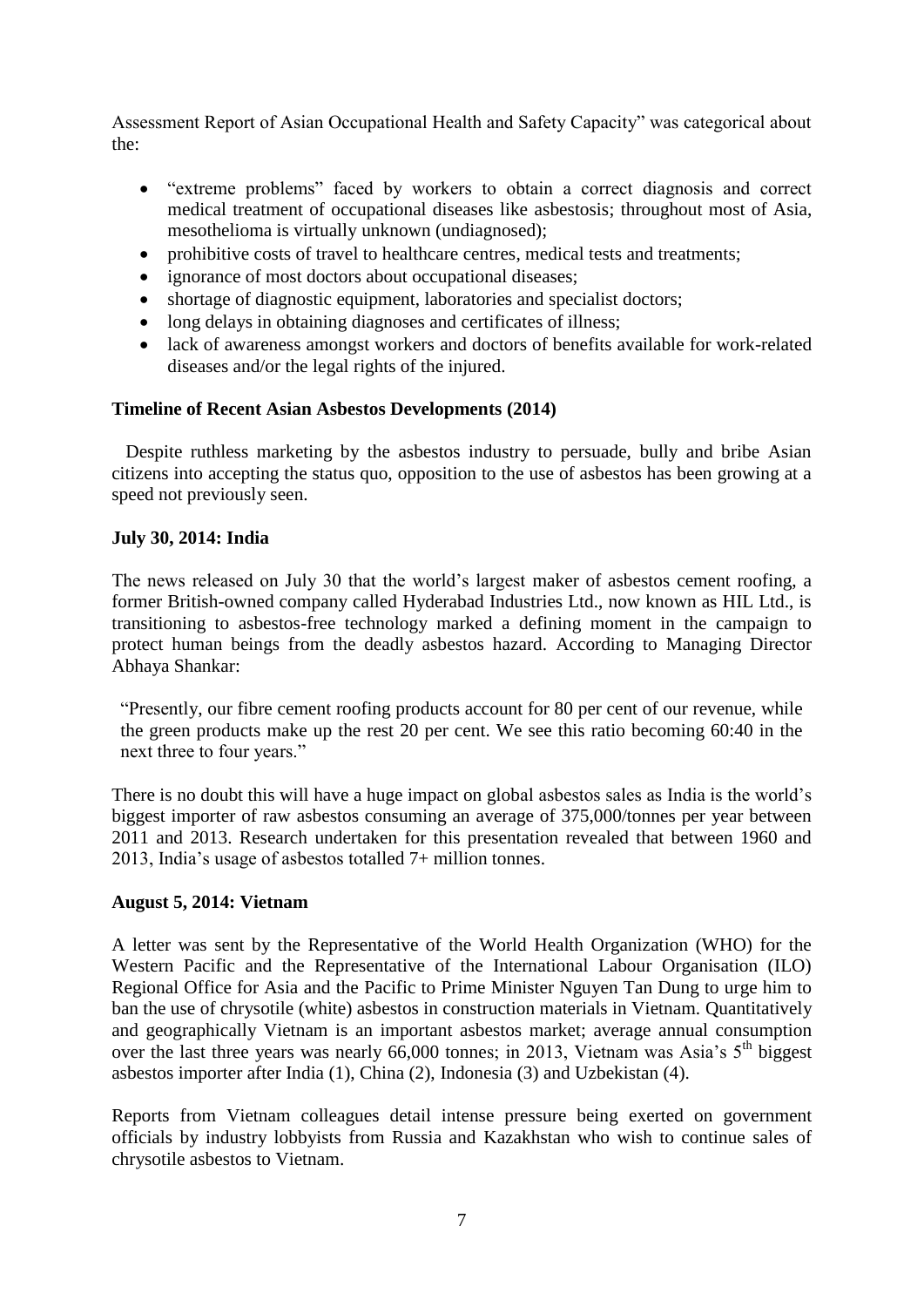## **September 29 to October 1, 2014: Indonesia**

The 7<sup>th</sup> International Seminar of the Asian Asbestos Initiative took place in the Indonesian capital from September 29 to October 1, 2014; Indonesia is Asia's  $3<sup>rd</sup>$  largest consumer of asbestos. This meeting was held in collaboration with the Inter-Agency Workshop on the Sound Management of Industrial Chemicals, with Special Emphasis on Asbestos, for the Asia-Pacific Region. Sponsors of the event included the Rotterdam Convention, the Basel Convention, the International Labor Organization, the World Health Organization, the United Nations Environment Programme and the Japan Society for the Promotion of Sciences. The participants were mainly officials from the Ministries of Environment, Health and Labor from the Governments of China, India, Indonesia, Malaysia, Philippines, Sri Lanka, Thailand and Vietnam.

## **September 30, 2014: Vietnam**

At a meeting of civil society partners in Hanoi, it was decided to establish a new campaigning organization: the Vietnam Ban Asbestos Network (VM-BAN). This body will play its part in regional efforts alongside: the International Ban Asbestos Secretariat, the Asian Ban Asbestos Network, Ban Asbestos Japan, Ban Asbestos Korea, the Indonesian Ban Asbestos Network, the Bangladesh Ban Asbestos Network, the Ban Asbestos Network of India, the Philippines Ban Asbestos Network and our civil society partners.

# **October 3, 2014: Philippines**

At the beginning of October 2014, trade union leaders derailed an attack by the Philippines Chrysotile Information Center (CIC) on plans to lower asbestos threshold limit exposure levels in the Philippines. CIC representative Paul Roxas attended a working group meeting at the Department of Labor and Employment tasked with finalizing the National Programme for the Elimination of Asbestos-Related Diseases. Citing industry propaganda, he asserted that chrysotile (asbestos) was not toxic. Fortunately, his arguments were countered by medical and union experts present at the meeting.

In a trade union press release, it was noted that in August 2014 CIC representatives from Thailand and the Philippines, including Mr. Roxas, accompanied a Philippine lawmaker and his wife, one environmental and two occupational health officials to the Eternit Manufacturing Plant and open-pit chrysotile mine in Minaçu, Goais, Brazil under the Sama Mines Open Door Program.

## **October 4, 2014: Japan**

The 10<sup>th</sup> anniversary of the Japan Association of Mesothelioma and Asbestos-related Disease Victims and Their Families was marked in Tokyo on October 4, 2014. Attending the celebrations were delegates from the Korean National Network of Asbestos Victims and Indonesia, including one asbestosis victim and one member of Ina-Ban. When the Japan Association of Mesothelioma and Asbestos-related Disease Victims and Their Families was formed in 2004, there were three branches; in 2014, there are fourteen branches throughout the country with hundreds of members. The efforts and support of the Association were pivotal in the organization of the Global Asbestos Congress 2004, an event that kick-started the Asian movement to ban asbestos and helped facilitate action by the Japanese Government to ban asbestos; a total ban on the use of all types of asbestos was achieved in 2012.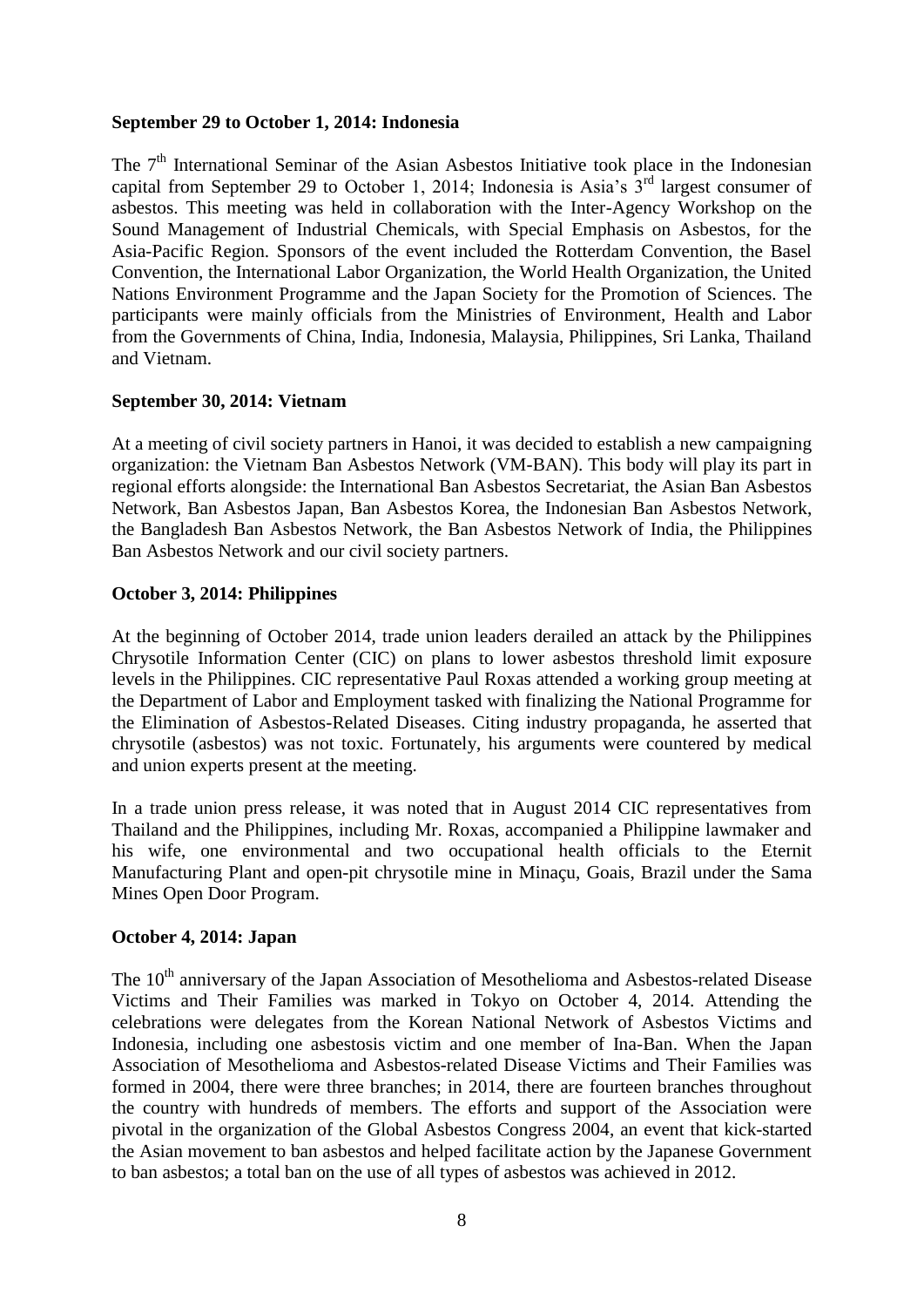## **October 5, 2014: Thailand**

Thai ban asbestos activists organized the screening of asbestos documentaries in Bangkok; the films were available to be viewed in person or online. One of the documentaries highlighted the situation in Thailand, Asia's  $6<sup>th</sup>$  biggest asbestos consumer, covering topics such as the chrysotile public health risk, growing support for a ban and unfulfilled government promises to end asbestos use. After the films, a seminar was held which was gatecrashed by Mathee Udthayopat, a representative of the Chrysotile Information Center. The industry lobbyist was adamant that the use of chrysotile asbestos did not pose a health hazard to workers or the public.

Thailand is a key asbestos battlefield. Imports peaked in 2005 at 176,000 tonnes. By 2007, imports had dropped to 86,000 tonnes in the aftermath of the Bangkok Declaration which was issued at the Asian Asbestos Conference that our network held in July 2006; they have continued to fall ever since.

## **October 9, 2014: Japan**

On October 9, 2014, Japan's Supreme Court issued a historic judgment which condemned the Government for failing by 1958 to have legislated that factories be equipped with mechanical measures to remove asbestos dust from the air; guidelines which had been issued were advisory and not mandatory.

The Government's failure to take timely and appropriate action was "extremely unreasonable" as well as "illegal." As a consequence, the Government was liable for asbestos-related diseases contracted by plaintiffs occupationally exposed to asbestos prior to 1971. This decision will ensure that many of the injured obtain compensation. This is the first such case to succeed in Asia; other legal actions against national governments have been successful in Malta, Switzerland, Italy and France.

## **October 9-10, 2014: Korea**

In October, a Korean delegation of senior health physicians and environmental scientists with particular interest in asbestos embarked upon a fact-finding trip. Their goal was to better understand European models for the provision of social and healthcare systems for asbestos victims. During their visit to London on October 9 and 10, they held discussions with staff from Help the Hospices and visited St. Joseph's Hospice where they consulted with key personnel including a hospice physician, the marketing manager, director of care services, social work manger and physiotherapist. They also learned about the operations of the hospice at home services during discussions with Dr. Helen Clayson, former Medical Director of St. Mary's Hospice, Ulverston, Cumbria. Despite Korea's asbestos ban (2009), it is clear that a multiplicity of challenges remain.

# **October 12-16, 2014: Malaysia**

In mid-October, a training session took place in Penang for occupational and environmental physicians who had been nominated to participate by grassroots groups. This innovative project, which was organized by the Asia Monitor Resource Center, the School of Public Health at the University of Illinois at Chicago, the University Sains Malaysia and the Asian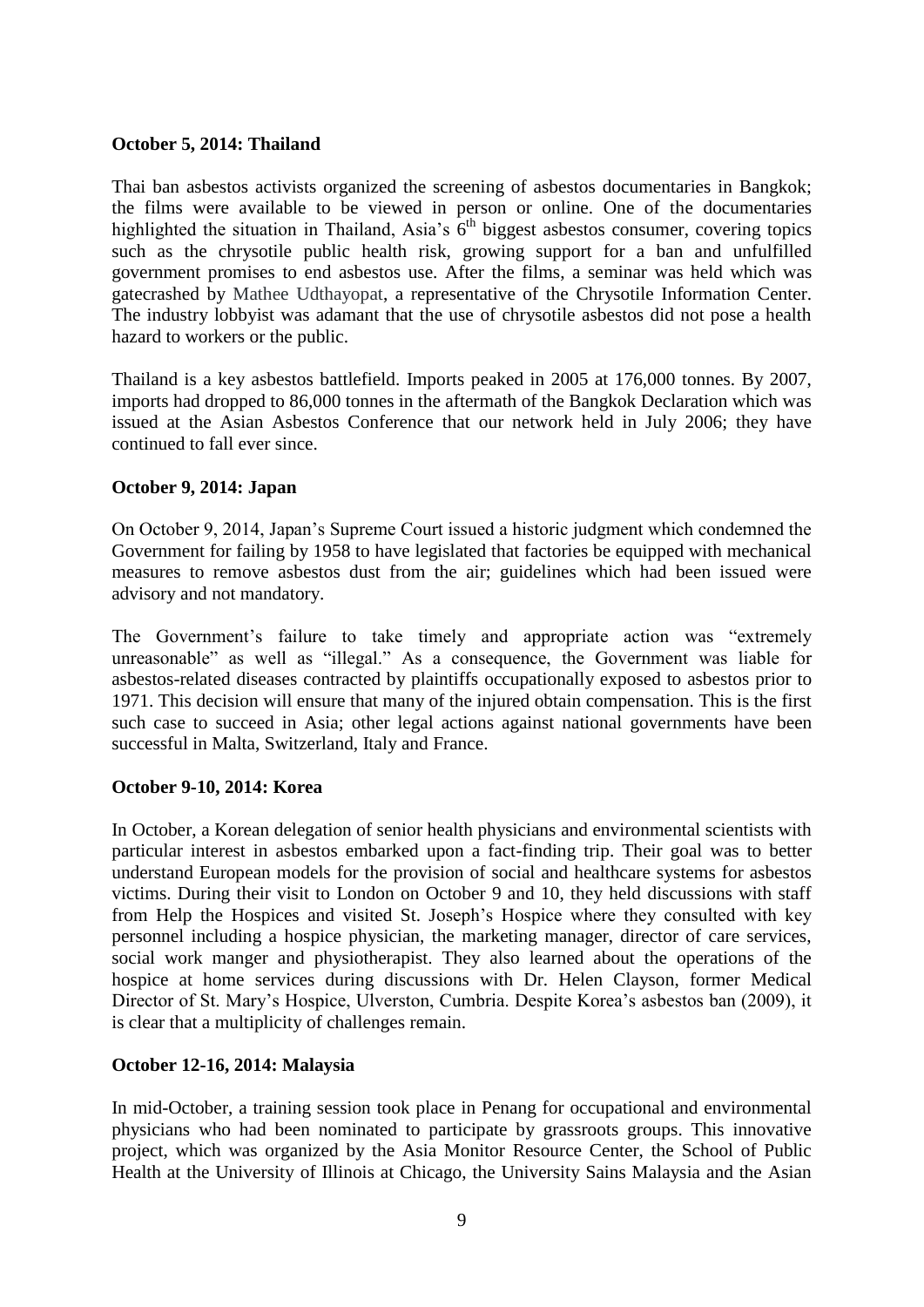Network for the Rights of Occupational and Environmental Victims, was intended to help build much-needed medical capacity amongst doctors "committed to working with their communities to prevent and treat occupational illnesses and injuries." Asbestos-related illnesses were amongst the topics under discussion.

### **November 24-25, 2014: Thailand**

Next week an international asbestos conference will be held in Bangkok, entitled: *Freeing Society from the Asbestos Hazard.* International scientific, medical, epidemiological and technical experts will make presentations; Thai authorities from several ministries, national agencies and civil society groups will also take part. Representatives from the ILO and WHO will detail new resources and strategies for implementing national programmes for the elimination of asbestos-related diseases.

#### **Discussion**

 As can be seen by the diversity of stakeholders involved in the activities described above, the sheer number of developments reported and the increasing cross-border collaboration, there can be no doubt about the energy and resources being allocated to the ban asbestos campaign in Asia. During this discussion, we have seen examples of how the industry continues to fight its corner. What we have not seen are the backroom deals being done and the pressure being brought to protect Asian asbestos markets. Talk of suitcases full of cash being delivered to decision-makers and scientists in key countries has been heard and believed.

### **Action Points**

1

 Australian expertise needs to be shared with its neighbors. At a conference in South Africa last month (October 2014), it was exciting to hear about a project undertaken by Australian researchers with the Vietnamese Ministry of Health to identify cases of mesothelioma. Despite a denial about the existence of asbestos cancer cases, the evidence was to the contrary – people in Vietnam *have* contracted mesothelioma. These findings could prove decisive in the path that Vietnam decides to take. What about the failure of New Zealand to ban asbestos and take seriously the threat to the public, emergency responders and workers involved in the remediation of earthquake-damaged buildings.

 Following up on the leadership shown by Australia at the 2013 meeting of the Rotterdam Convention, planning needs to be underway now on how to affect changes to a Convention which is in the grip of malevolent forces determined to prioritize short-term economic gains at the expense of global public health.

Australia is one of 21 members of the Asia-Pacific Economic Cooperation (APEC) forum, <sup>18</sup> a "premier forum for facilitating economic growth, cooperation, trade and investment in the Asia-Pacific region." In 2003, it became the 3<sup>rd</sup> APEC country to ban asbestos after Brunei (1994) and Chile (2001). The majority of APEC countries (15 out of 21; 71%) have not prohibited the import, production, sale or use of asbestos. Negotiations organized within

<sup>18</sup> APEC's 21 Member Economies are the United States; Australia; Brunei; Canada; Chile; Hong Kong, China; Indonesia; Japan; Malaysia; Mexico; New Zealand; Papua New Guinea; Peru; The Philippines; Russia; Singapore; Republic of Korea; Taipei; Thailand; and Viet Nam.